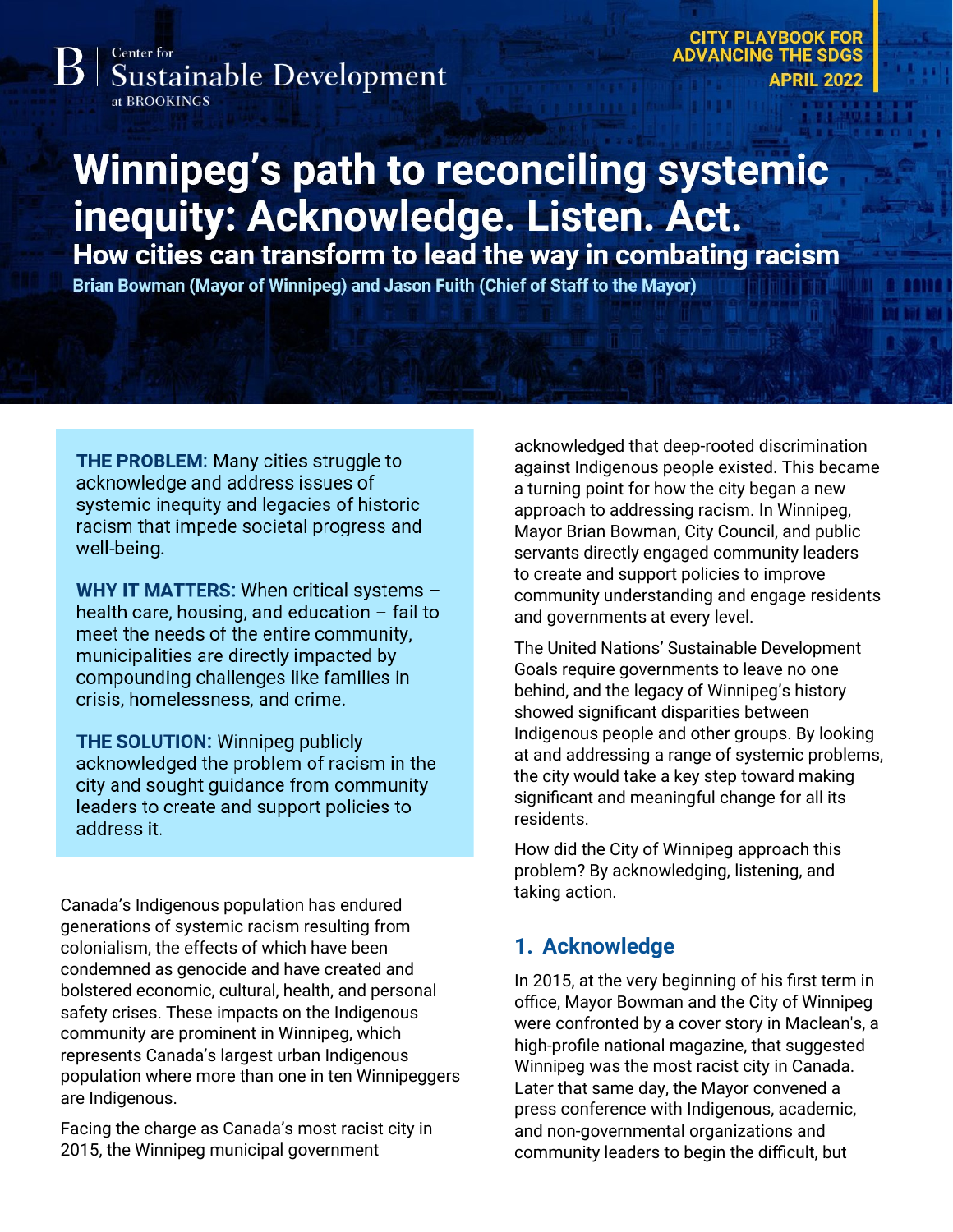most important first step to healing: Acknowledging the problem out loud. This first step was crucial to addressing a profoundly deep-rooted problem because there can be no solution to a problem left unidentified or unacknowledged.

Though Winnipeg had initiatives already underway through its Indigenous Relations Division, this press conference was a first and necessary public acknowledgement of racism by a civic leader standing alongside Indigenous and community leaders.

Acknowledging racism as the leading factor contributing to city challenges was a critical, early step toward making significant and meaningful change for all residents.

## **2. Listen**

In moving forward, Mayor Bowman relied on the breadth of experience of anti-racism and equality advocates from across Winnipeg and Canada. A few months after the Maclean's article, the Mayor's Indigenous Advisory Circle (MIAC) was established to advise the Mayor and provide Indigenous perspectives on public policy. MIAC included Indigenous elders and community leaders with national perspectives. Their intimate knowledge and experience would guide key next steps.

MIAC recommended the creation of ONE: The Mayor's National Summit on Racial Inclusion, held in 2015 – the same year Canada's Truth and Reconciliation Commission (TRC) released 94 Calls to Action, a report detailing steps for all levels of government to lead efforts on reconciliation. The summit took place over two days, included a range of speakers with lived experience, and provided perspectives on racism and opportunities for positive change.

Following a year of community conversation, Mayor Bowman declared 2016 the Year of Reconciliation in Winnipeg. This year of awareness included mandatory reconciliation training for all 10,000 city employees to ensure all public servants heard the truth about the federal government's residential school program and the impact it has had on generations of Canada's Indigenous peoples. Mayor Bowman also visited all high schools in Winnipeg to emphasize the importance of civic engagement, reconciliation, and diversity with the city's youth.

## **3. Take Action**

#### **Stakeholder engagement**

With the assistance of MIAC, Mayor Bowman sought to broaden community actions to combat racism.

In 2017, MIAC created the Winnipeg Indigenous Accord (WIA), a movement of voluntary community signatories – business, academic, and non-profit organizations and individuals – who commit and report back annually on their progress on meeting their own goals in support of the TRC's 94 Calls to Action and the 231 Calls to Justice for Murdered and Missing Indigenous Women and Girls (MMIWG). The WIA was developed through conversations and workshops with youth to help navigate Winnipeg's journey of reconciliation. The WIA has become a catalyst for community action and involvement in reconciliation.

In 2018, Mayor Bowman presented a new platform to voters: The protection and promotion of human rights for all residents including Indigenous peoples. Once re-elected, the new City Council oversaw the expansion of education and civic training programs to include diversity and equity training. The City Council also created Canada's first municipal government Human Rights Committee of Council, an advisory body to Mayor Bowman and City Council on human rights, equity, diversity, peace, access, and disabilityrelated issues and emerging trends impacting Winnipeg's diverse community.

#### **Policy development**

In addition to the WIA, the City of Winnipeg also worked with the Human Rights Committee of Council to create two new policies for action: The Newcomer Welcome and Inclusion Policy and the Equity, Diversity and Inclusion Policy and Strategy.

The Newcomer Welcome and Inclusion Policy offers a framework for the City of Winnipeg to better support the settlement and integration of newcomers. It provides guidance on communication, access to city services, anti-oppression training (including anti-racism and cross-cultural competency training) and on developing a more